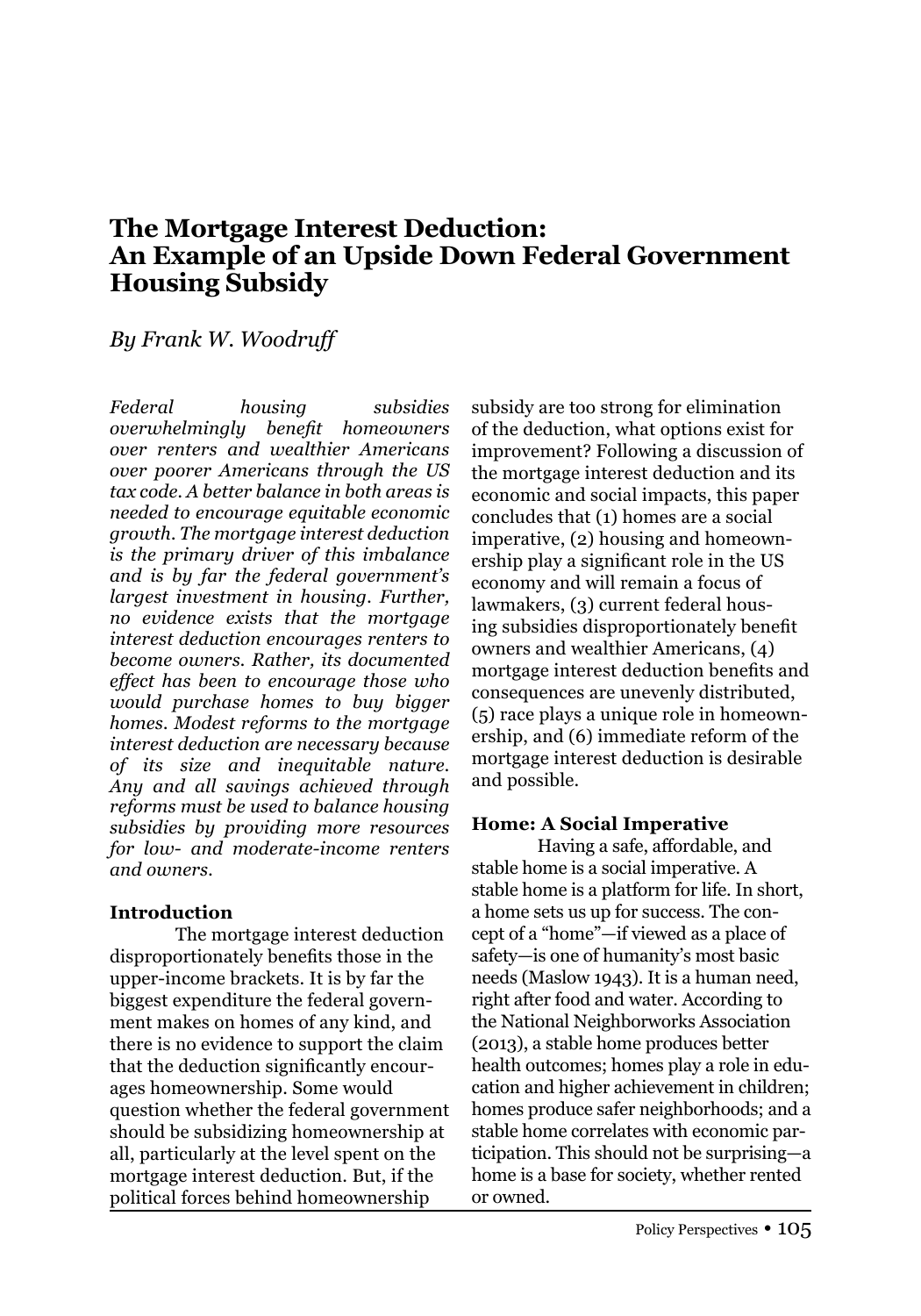Assuring basic human needs are met is an obvious role for government, particularly in industrialized countries where adequate resources exist. Government ensures food, water, and safety through food assistance for struggling families, enforcement of clean water regulations, and through its police and military. The largest way the federal government ensures housing is through the mortgage interest deduction. But as this paper explores, a mortgage-based tax incentive does not conceptualize home as a platform for life. Rather, it encourages housing as an investment through ownership, a fundamentally different purpose.

Few would argue the two conceptualizations of "home" are mutually exclusive. Homes can be both an investment and a platform for life, depending on one's perspective. An individual raising a family may consider the safety of the neighborhood in which the home sits, the home's proximity to good schools or jobs, or the amount of comfortable living space. That same person may consider the home an investment that will provide for

them in retirement. A contractor sees the home as a product from which to earn an income. A real estate agent sees a potential sales commission. A single home presents opportunities in many ways for different types of people. But where does the federal government draw the line when setting priorities and designing subsidies? As will be described below, government has an interest in doing both, ensuring individuals have a safe, stable home, while encouraging home investment for those who choose to own.

A homeownership subsidy for low and moderate-income individuals who wish to make the leap from renter to owner makes sense as part of an approach to balancing the social imperative with investment encouragement. The mortgage interest deduction is the closest policy through which the federal government has attempted to strike this balance. As this paper outlines, however, federal housing subsidies are out of balance and skewed to favor the wealthy. The mortgage interest deduction is a significant contributor to that imbalance.



**Figure 1**. The Housing Industry as a Percentage of Gross Domestic Product

Source: Bipartisan Policy Center 2013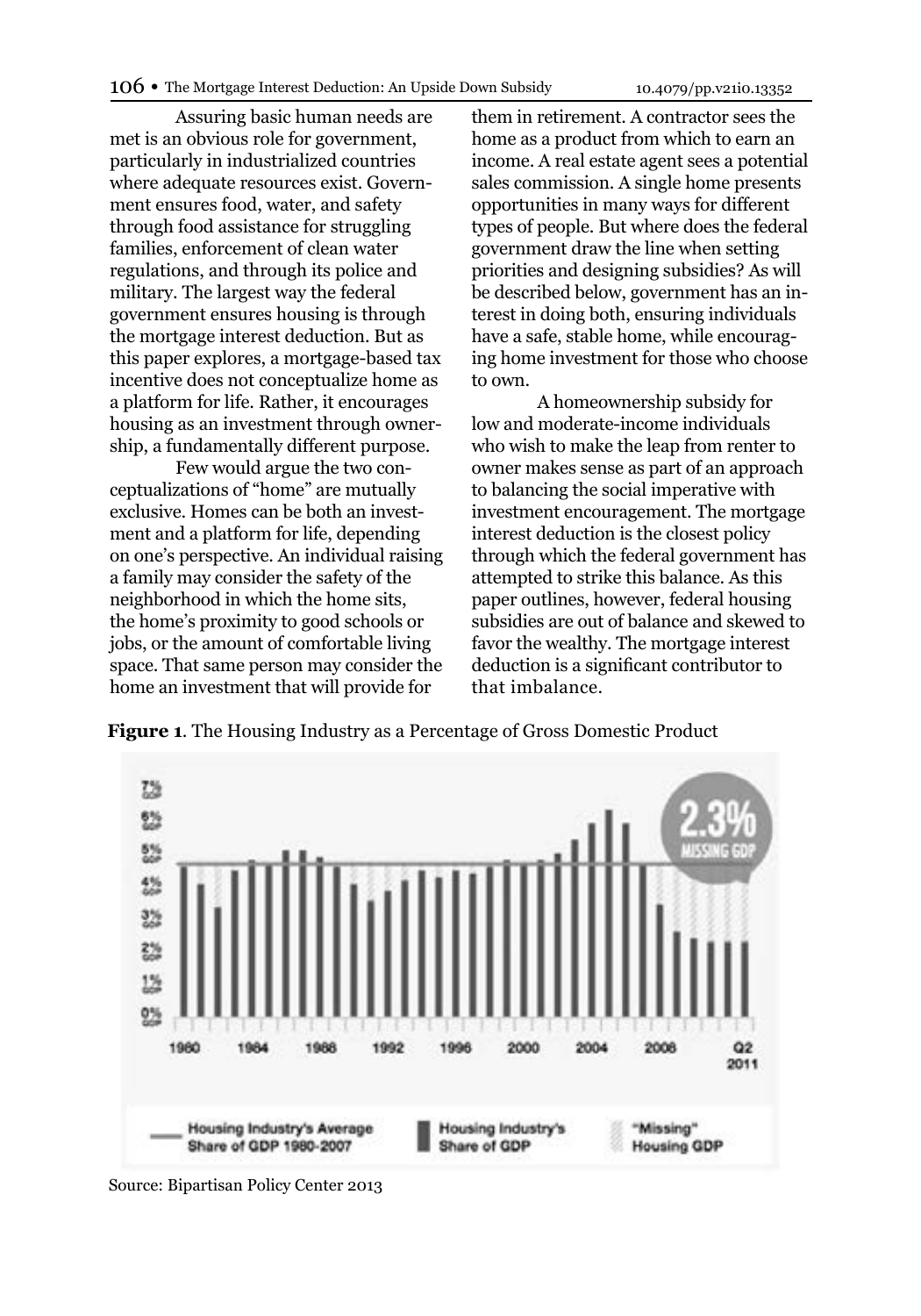#### **The Homeownership Industry**

According to a report by the Bipartisan Policy Center's Housing Commission (2013), homeownership is linked with multiple positive externalities, including stable communities, increased civic engagement, higher voter turnout, enhanced home maintenance, lower crime rates, and positive behavioral and educational achievement in children. Furthermore, housing generally is a significant part of the overall economy, accounting for between 2 and 6 percent of gross domestic product. As Figure 1 from the Bipartisan Policy Center report illustrates, the housing industry's role as a driver of the US economy has wavered over time; during the most recent economic recession beginning in 2007, housing's economic impact decreased significantly.

 Homeownership has been a historically popular means to attain wealth. According to the U.S. Census Bureau (2012), homeownership rates have stayed relatively constant between 64 and 69 percent of all households over the last several decades. Given the social and economic importance of housing, it is reasonable to assume that the federal government will play some role in ensuring housing and homeownership's place in the economy and society. However, as the subsequent section demonstrates, housing subsidies have been misdirected and focused heavily on wealthier homeowners, leaving vulnerable and less affluent individuals behind.

### **Overview of Federal Housing Subsidies**

 In the US, two households are owned for every household rented, and similarly, federal housing subsidies favor owners over renters by a ratio of 2 to 1. If tax expenditures and direct appropriations are aggregated, owners receive approximately \$120 billion annually, and renters approximately \$60 billion. Table 1

**Table 1**. Federal Tax Expenditures and Appropriations for Owners and Renters (Fiscal Year 2012 dollars in billions)

| <b>Owner</b>                                                    | <b>Renter</b>          |                                                                                   |      |
|-----------------------------------------------------------------|------------------------|-----------------------------------------------------------------------------------|------|
| <b>Tax Expenditure</b>                                          | <b>Tax Expenditure</b> |                                                                                   |      |
| Deduction for mortgage interest on<br>owner-occupied residences | 68.5                   | Low-Income Housing Tax Credit                                                     | 6.0  |
| Deductions for property taxes on real<br>property               | 24.5                   | Preferred rate on capital gains                                                   | 5.2  |
| Exclusion of capital gains on sales of<br>principal residences  | 22.3                   | Depreciation of rental housing in<br>excess of alternative depreciation<br>system | 4.7  |
| Other tax expenditures (owner)                                  | 2.4                    | Other tax expenditures (renter)                                                   |      |
| Total<br>111.7                                                  |                        | <b>Total</b><br>20.1                                                              |      |
| <b>Appropriations</b>                                           | <b>Appropriations</b>  |                                                                                   |      |
| Other appropriations (owner)                                    | 2.5                    | Tenant-based rental assistance                                                    | 18.9 |
| Total                                                           | 2.5                    | Project-based rental assistance                                                   | 9.3  |
|                                                                 |                        | Other appropriations (renter)<br>7.4                                              |      |
|                                                                 | Public housing<br>5.8  |                                                                                   |      |
|                                                                 | <b>Total</b>           | 41.5                                                                              |      |

Source: Bipartisan Policy Center 2013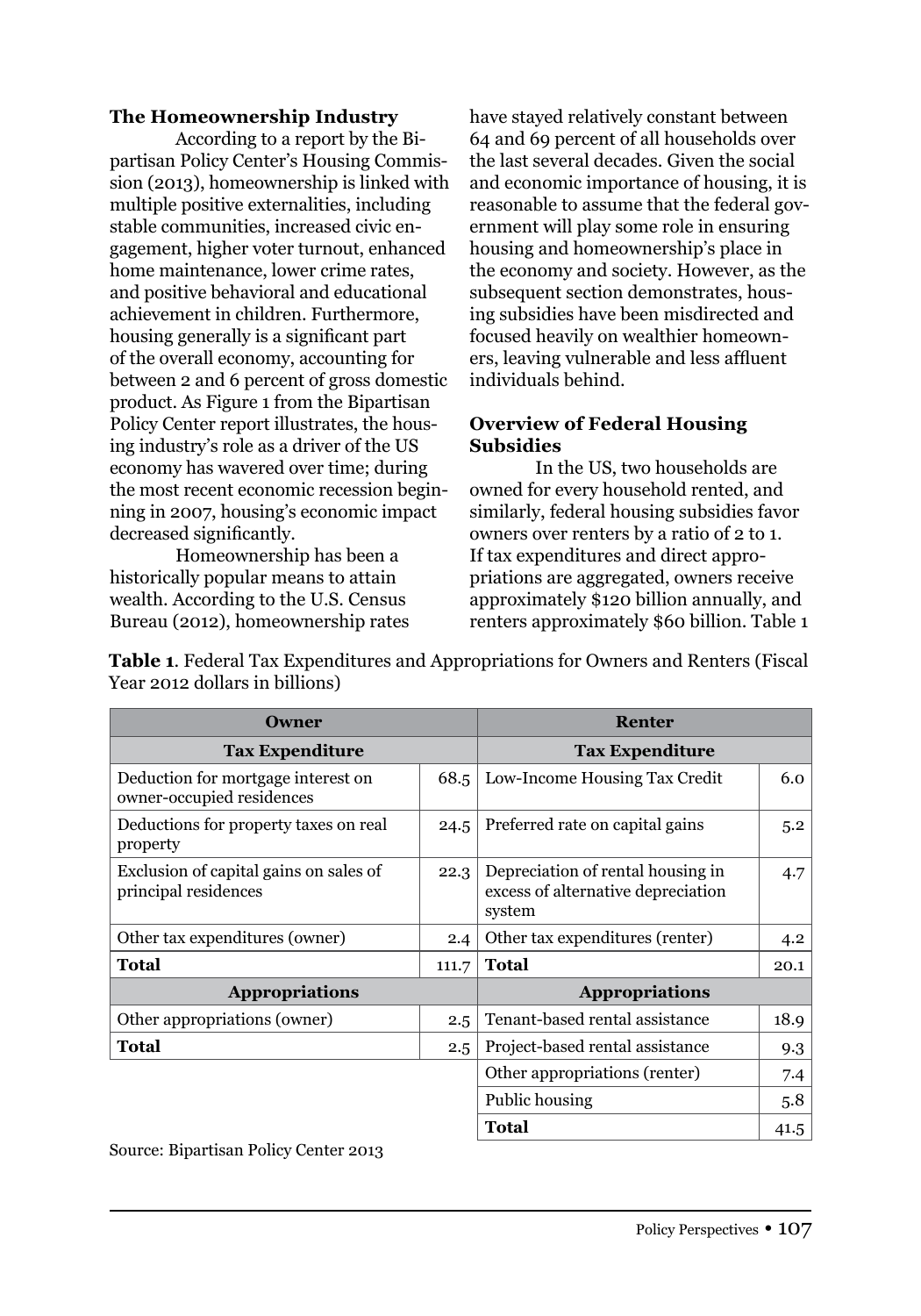demonstrates the disparity between housing subsidies for owners and renters at the line item level.

 Renter subsidies are focused on direct rental assistance for low-income households. Homeowner subsidies are implemented almost exclusively through the tax code. Of the total \$180 billion spent annually on housing, \$140 billion is spent through tax expenditures, most noticeably through the mortgage interest deduction (Bipartisan Policy Center 2013).

Those benefiting from current federal housing policies are owners with a large enough tax liability from which to deduct or invest, or both. Middle- and high-income homeowners are provided additional annual subsidy from the federal government, leaving low- and moderate-income renters at a considerable disadvantage. Figure 2 illustrates how acute the subsidy advantage is for upper income individuals (Carasso *et al*. 2005). Again, the primary driver is the mortgage interest deduction.

#### **The Mortgage Interest Deduction**

The mortgage interest deduction was enacted in 1913 as part of the negotiations for the 16th Amendment, which established the right to collect a federal income tax. After 1913, almost all loan interest was deductible. Any loan interest paid within a tax year could be deducted from an individual's taxable income. There was nothing special about the mortgage interest deduction. It was deductible just as any other loan: agricultural loans, business loans, car loans, or credit card interest.

Prior to World War II, the mortgage interest deduction was also a very modest expense to the federal government. Most homes were bought with cash. After World War II, however, a new financial tool was invented to allow the non-wealthy access to homeownership: the 30-year fixed rate mortgage.

The mortgage interest deduction expense to the federal government rose as more households gained access to homeownership through mortgage loans. Though precise estimates of the

**Figure 2**. U-Shaped Curve: Average Annual Federal Housing Benefits by Total Household Income (2004)



Source: Carasso *et al*. 2005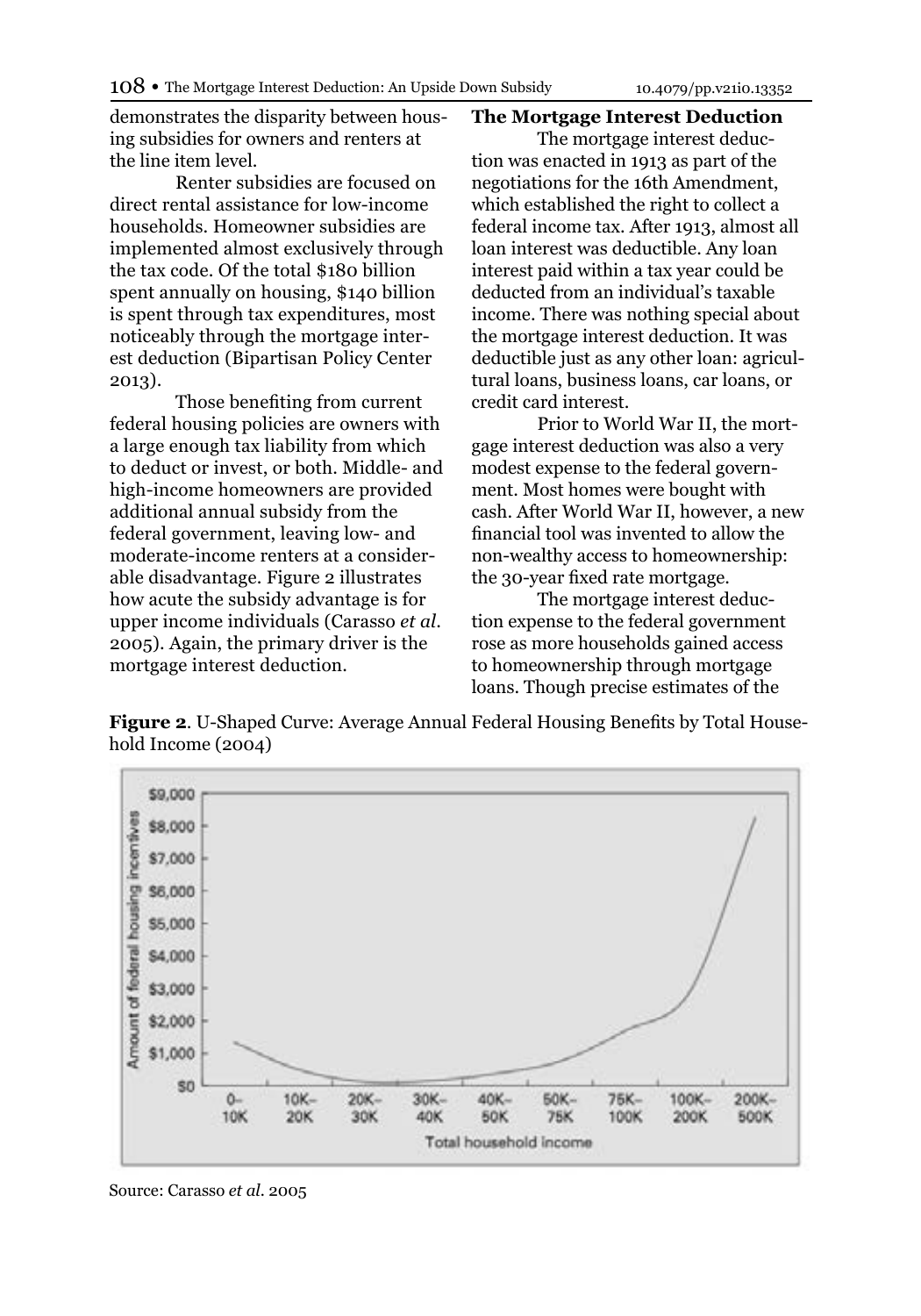costs associated with tax expenditures are difficult to locate and calculate, the Joint Committee on Taxation estimates the mortgage interest deduction cost the federal government \$60 billion in 2000, projecting that this cost will rise to \$113 billion by 2015 (Pew 2013). The only substantial reform to the mortgage interest deduction came in 1986 through taxpayer reform legislation. The legislation removed the deductibility of most forms of interest payments. The mortgage interest deduction remained due primarily to heavy lobbying on the part of the housing industry (National Low Income Housing Coalition 2013).

 However, the mortgage interest deduction was not left untouched, and a deductibility cap was placed on the first \$1 million dollars of a mortgage. That cap remains, but the deduction was never intended as a tool to encourage homeownership. It is simply a vestige from an era when all loan interest could be deducted from an individual's annual taxable income.

#### *Who Benefits?*

The Bipartisan Policy Center compared the mortgage interest deduction to other federal housing subsidies for both owners and renters. The deduction's price tag tops both the next two housing subsidies, which are both targeted to homeowners, by a magnitude of three. Overall, the \$68.1 billion expense accounted for 37 percent of all federal government housing-related expenditures in 2012.

Given the substantial price tag for the deduction, some have taken on a deeper analysis of the distribution of benefits. The distribution is far from equal, with the primary benefit going to wealthier households (Glaeser and Shapiro 2002). A driving factor benefiting wealthier households is the nature of deductions in general. To realize direct benefit, one must itemize his or her tax return. In 2012, only 30 percent of all

tax filers itemized and only 51 percent of homeowners did so (Joint Committee on Taxation 2012; National Low Income Housing Coalition 2013). Of those who itemize, almost half (48 percent) have incomes over \$100,000 (Joint Committee on Taxation 2012).

 In 2012, households making over \$200,000 comprised just 7 percent of mortgage interest paying households, yet 14 percent of all households that claim a deduction. Households making over \$100,000 comprise less than 30 percent of those paying mortgage interest, yet 55 percent of those claiming a mortgage deduction. The overall distribution of the tax benefit favors those making over \$100,000; of the \$68.1 billion spent on the mortgage interest deduction in 2012, 77 percent (\$52 billion) went to households with annual incomes over \$100,000, while those households make up less than 30 percent of all mortgage interest payers (2012).

### **The Mortgage Interest Deduction and the Broader Economy**

Major studies on the effects of tax treatment on homeownership will typically focus on the mortgage interest deduction, the property tax deduction, and an instituted tax on imputed rents. This paper provides a review of literature and focus almost exclusively on outcomes related to the mortgage interest deduction.

 In general, tax incentives attempt to indirectly influence economic choices and behavior, and in the case of the mortgage deduction, of consumers. Tax incentives are complex subsidies. The mortgage deduction does not just impact consumer behavior. It also impacts sellers, builders, lenders, and asset managers, among others. Economic analyses of housing tax subsidies generally accept and use four indicators to assess the policy's usefulness: mortgage prices (interest rates), homeownership rates, aggregate welfare, and wealth distribution (as measured by the Gini coefficient). This research will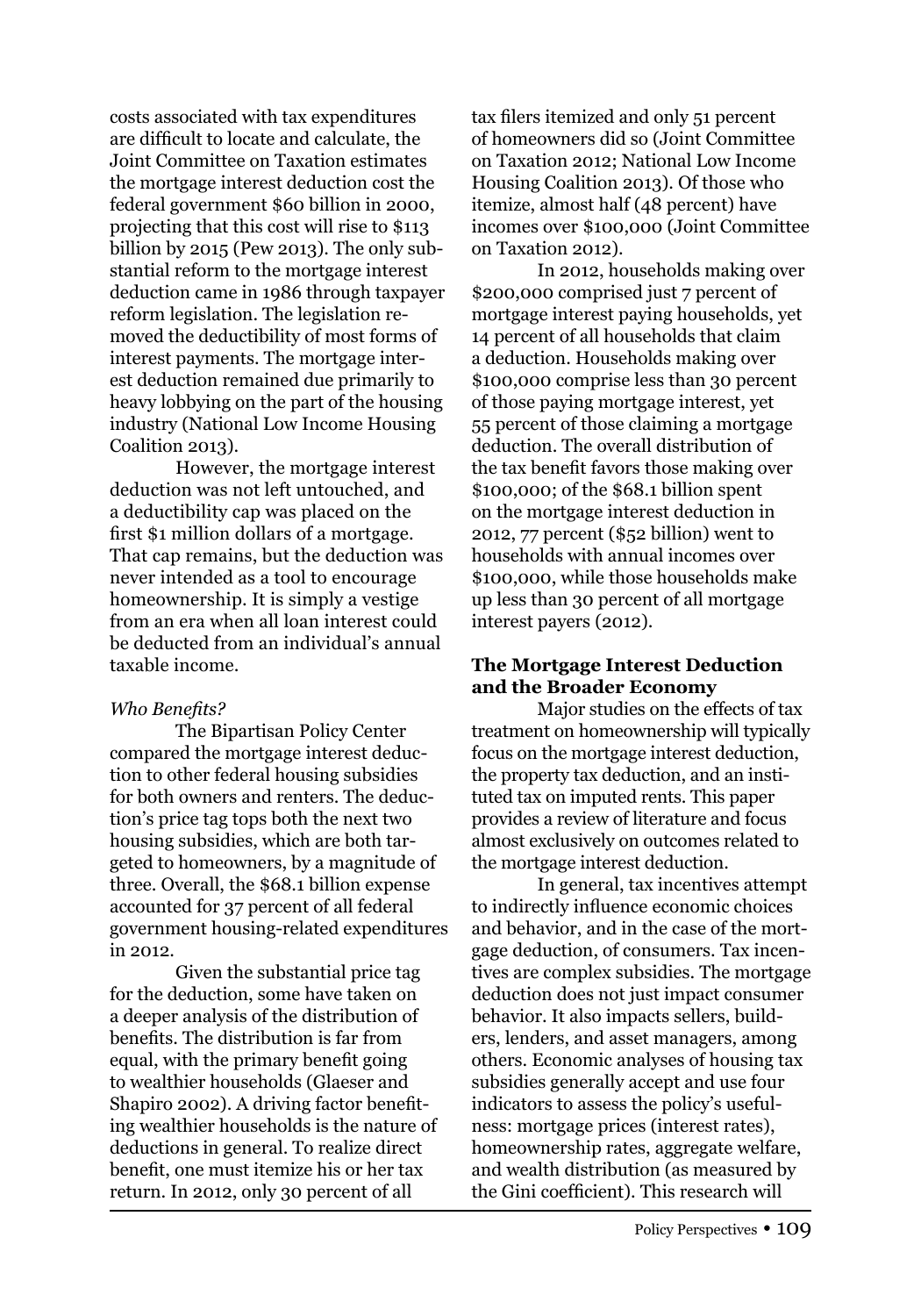consider these indicators to judge the consequences and impacts of the mortgage interest deduction.

#### *Mortgage Prices*

The economist Andrew Hanson has argued that the mortgage interest deduction inflates mortgage interest rates for consumers. "[F]or every \$1,000 borrowed without the [mortgage interest deduction], the interest rate on the entire loan decreases by between 3.3 and 4.4 percent," suggesting that the mortgage interest deduction inflates the cost of purchasing a home. Further, Hanson estimates that between 9 to 17 percent of the subsidy is captured by lenders as a result of those higher interest rates (2011).

This is in sharp contrast to claims made by the National Association of Realtors (2013), which states "home owner tax incentives […] make home ownership more affordable for more families." This claim should not come as a surprise. The mortgage interest deduction acts as a demand-side subsidy, putting more home-purchasing power in the hands of consumers. Nonetheless, estimates of the income elasticity of housing indicate that as one's income goes up, so does housing consumption, with estimates of this elasticity around 0.8 (Polinsky and Ellwood 1979). This brings into question whether or not a demand-side subsidy is necessary to support the homeownership market.

#### *Homeownership Rates*

As discussed previously, the mortgage interest deduction inflates the cost of purchasing a home by putting more purchasing power in the hands of consumers. Policy makers are presented with a tradeoff. The policy increases prices for consumers but also increases their purchasing power. Measuring the homeownership rate is one way to quantify that tradeoff. Economists Sang-Wook Cho and Johanna Francis (2011) predicted a small decrease of 0.07 percent in the homeownership rate if the deduction is removed.

This paper argues that a 0.07 percent effect on the homeownership rate is not meaningful and, therefore, not worth the increased cost to consumers for a home purchase. At the very least, policymakers should be aware that the mortgage interest deduction is not a tool that has a significant impact on homeownership rates.

#### *Aggregate Welfare*

Aggregate welfare can be measured by observing changes in the average utility of a policy intervention. In other words, what effect does the mortgage interest deduction have on the average utility of homeowners and buyers? Under the scenario set by Cho and Francis, they predicted that a removal of the mortgage interest deduction would cause an increase in average utility resulting from a reallocation of assets away from housing and toward other financial assets. While the removal of the mortgage interest deduction resulted in a very small positive change in average utility (0.14 to 0.16 percent), the overall effect was quite negligible, "suggesting that the mortgage interest deduction has little impact on reallocation between housing and financial assets and that those individuals who delay homeownership only increase their non-housing consumption" (2011, 54).

#### *Wealth Distribution*

The very small effect on national homeownership rates as a result of removing the mortgage interest deduction could also indicate whom the deduction benefits. If, in fact, the deduction had a significant impact on renters' abilities to become homeowners (and thereby create more homeowners), removing the deduction should have a notable impact on national homeownership rates. However, as discussed previously, this effect has not been demonstrated. A closer examination of how the deduction effects wealth distribution across income levels is warranted.

Prior research has demonstrated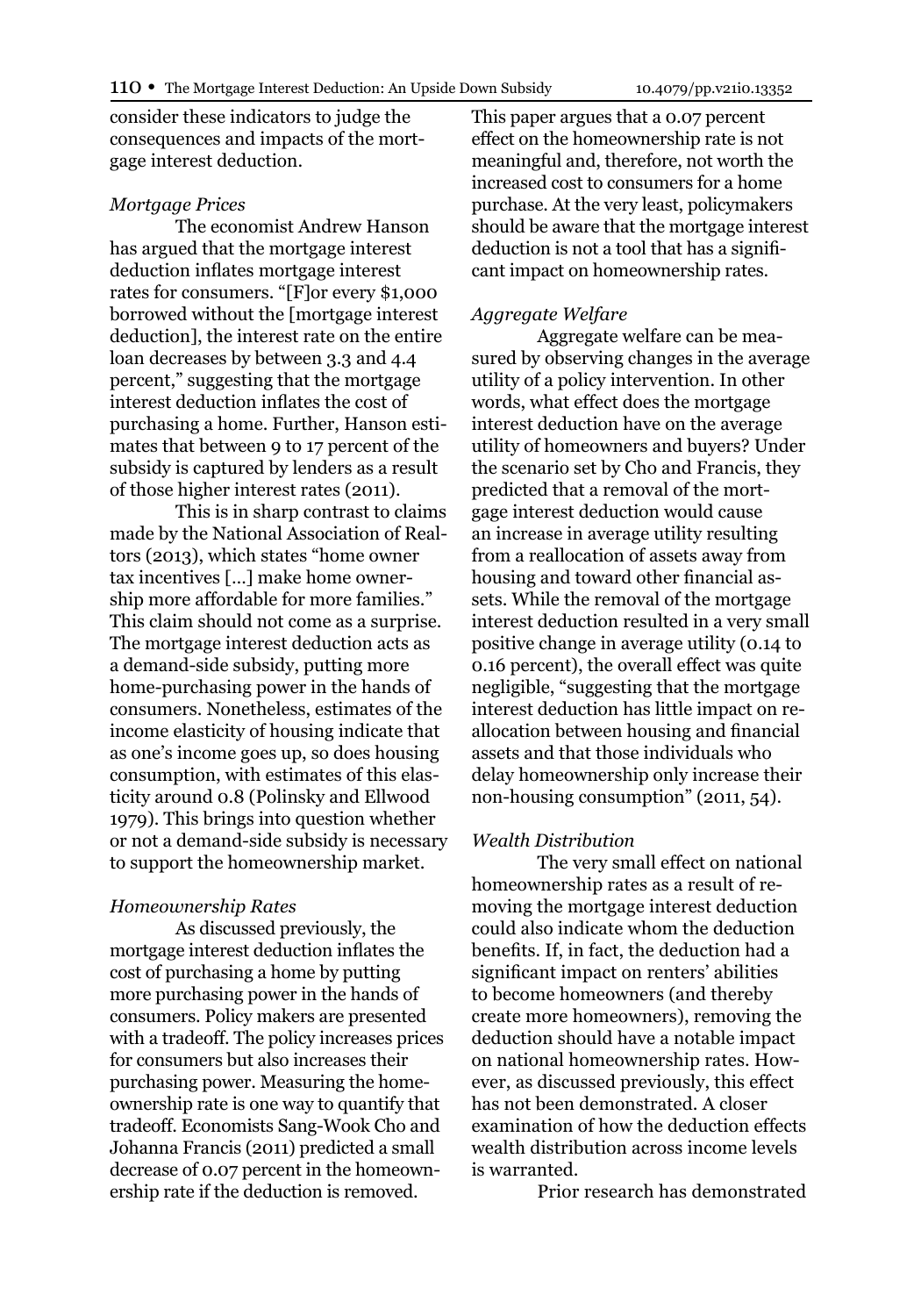two areas of impact related to wealth distribution and equality. First, questions of wealth distribution equality can be approached with a Gini coefficient measurement. The Gini coefficient measures statistical dispersion, in this case, changes in the dispersion of wealth once the mortgage interest deduction is removed. The deduction's existence or elimination does little, if anything, to reduce income inequality as measured by the Gini coefficient (Cho and Francis 2011). The coefficient stayed fixed to baseline projections in both the short and long term. This was not the case for other housing tax incentives (2011).

Second, the marginal cost of housing (i.e., the cost of purchasing a larger home) increases by an average of 5 percent assuming consumers do not change their debt-to-value ratios. In other words, the deduction currently makes purchasing larger homes cheaper (Poterba *et al*. 2008). Cho and Francis discovered very similar impacts on the marginal cost of housing. Both studies concurred that the rise in marginal cost was primarily driven by an incentive shift among wealthier households to divert money from financial assets into housing assets. Glaeser and Shapiro (2002) came to similar conclusions.

### **Mortgage Interest Deduction and Income Stratification**

Douglas Massey (2007) explicitly states that stratification or income inequality does not just happen as a force of nature, "It is produced by specific arrangements in human societies that allow exploitation and opportunity hoarding to occur along categorical lines." He attributes stratification in recent decades to modifications in labor laws, stagnant wage standards, reduced spending on unemployment and food supplements, cutbacks in public employment, and time limits on welfare receipts, resulting in more consumer-borrowing in spite of tougher bankruptcy laws and real increases in

interest rates.

Additionally, Massey contends that those on the upper end of society have benefited from the elimination of progressivity in the tax code, scaled back tax rates in the top brackets, reductions on capital gains, and redirection of tax enforcement away from the wealthy and toward the low and middle class. "By 2005, levels of inequality with respect to income and wealth had returned to values not seen since [...] the 1920s" (Massey 2007).

The mortgage interest deduction is another example of governmental policies contributing to the wealth gap that Massey describes. Within the realm of homeownership, the consequences could be quite dire. Christopher Leinberger (2008) argues that trends in US homeownership are leading to a new and undesirable destiny for suburbs. Cities are trending more attractive and expensive in price per square foot, but can offer cultural and lifestyle stimulation in ways few suburbs can. Over time, he says, "[t] he fate of many homes on the metropolitan fringes will be resale, at rock-bottom prices, to lower-income families—and eventual conversion to apartments." He contends this could be the fate of suburbs that have been overbuilt and offer fewer lifestyle advantages. Leinberger calls the suburbs the new frontier for American slums, concentrating poverty and all that comes with it.

 In the context of Leinberger's article, it is fair to ask if the mortgage interest deduction is subsidizing America's "next slum." A fair amount of evidence exists suggesting the mortgage interest deduction may be doing so. Research has demonstrated the mortgage interest deduction has contributed to homebuyers choosing larger, more expensive homes in the suburbs, where land use, lot size, and zoning favor such development. The most notable and demonstrable outcome of the mortgage interest deduction is not increased homeownership or more affordable homes. Rather, the policy is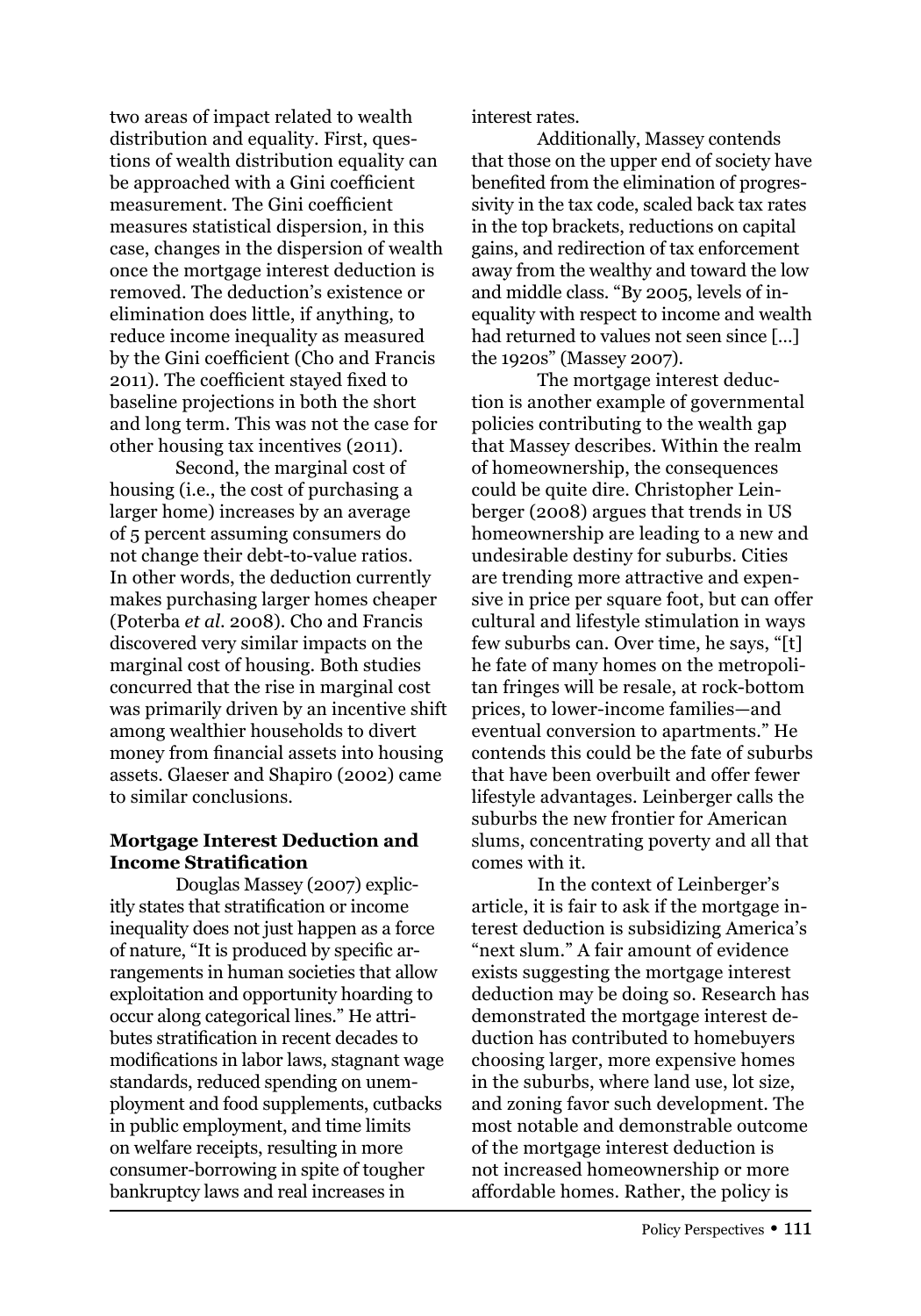| Year | <b>US</b> | <b>Non-Hispanic White</b> | <b>Black</b> | <b>Hispanic</b> | <b>All Other Races</b> |
|------|-----------|---------------------------|--------------|-----------------|------------------------|
| 1994 | 64.2      | 70.2                      | 42.6         | 47.6            | 42.2                   |
| 1999 | 66.9      | 73.3                      | 46.8         | 54.3            | 45.5                   |
| 2004 | 69.2      | 76.2                      | 49.1         | 58.9            | 48.9                   |
| 2007 | 67.8      | 74.9                      | 47.7         | 58.6            | 48.5                   |
| 2008 | 67.5      | 74.8                      | 46.8         | 58.3            | 48.6                   |
| 2009 | 67.2      | 74.5                      | 46.0         | 58.4            | 48.4                   |
| 2010 | 6.5       | 74.2                      | 44.9         | 57.7            | 46.8                   |
| 2011 | 66.0      | 73.7                      | 45.1         | 56.5            | 46.6                   |
| 2012 | 65.4      | 73.6                      | 44.5         | 55.2            | 45.0                   |

**Table 2**. Homeownership Rates by Race and Ethnicity: 1994 to 2012

Source: U.S. Census Bureau 2012

contributing to over-building and urban sprawl, having encouraged large suburban homes often built ostentatiously.

At the heart of the policy is the framing of housing as an investment, as opposed to a social imperative. As stated previously, the government has an interest in housing in both conceptualizations. But, the imbalance is skewed far too much in favor of investors and the wealthy, resulting in American society not living up to its responsibilities to fulfill the social imperative.

#### **Homeownership and Race**

From fair housing to urban renewal to the recent subprime meltdown, the interaction of race and housing has a long history in America. Minority homeownership has played a significant role in telling that history. As seen in the following table, the homeownership rate in America has stayed relatively steady between 64 to 69 percent over the past 20 years (U.S. Census Bureau 2012). However, this average masks significant differences between the home ownership rates of whites versus blacks and Hispanics.

As Table 2 demonstrates, approximately three out of four white households have owned their home over the past 20

years. Blacks and Hispanics have been unable to break the 50 percent mark over that same period. Consequently, blacks and Hispanics have not had the same homeownership asset opportunities and the accompanying ability to build wealth. They also have been unable to realize the same positive externalities of homeownership that have been outlined.

 Information on minority homeowner utilization of the mortgage interest deduction is not widely available, but some generalizations can be inferred from what is known about the deduction's disproportionate utilization among the upper class. Following the collapse of the housing market in 2006, black and Hispanic median incomes and accumulated wealth (assets minus debts) declined by a greater percentage than did those for whites (Taylor *et al*. 2011). As such, these groups may be among the types of households less likely to be in a financial position to itemize their taxes, and therefore, benefit from the deduction.

Minority homeowners, particularly blacks and Hispanics, continue to face an uphill battle. These groups saw ownership rates rise steadily over a ten-year period from the mid-90s to the mid-2000s. Unfortunately, their utilization of subprime and other less desirable mortgage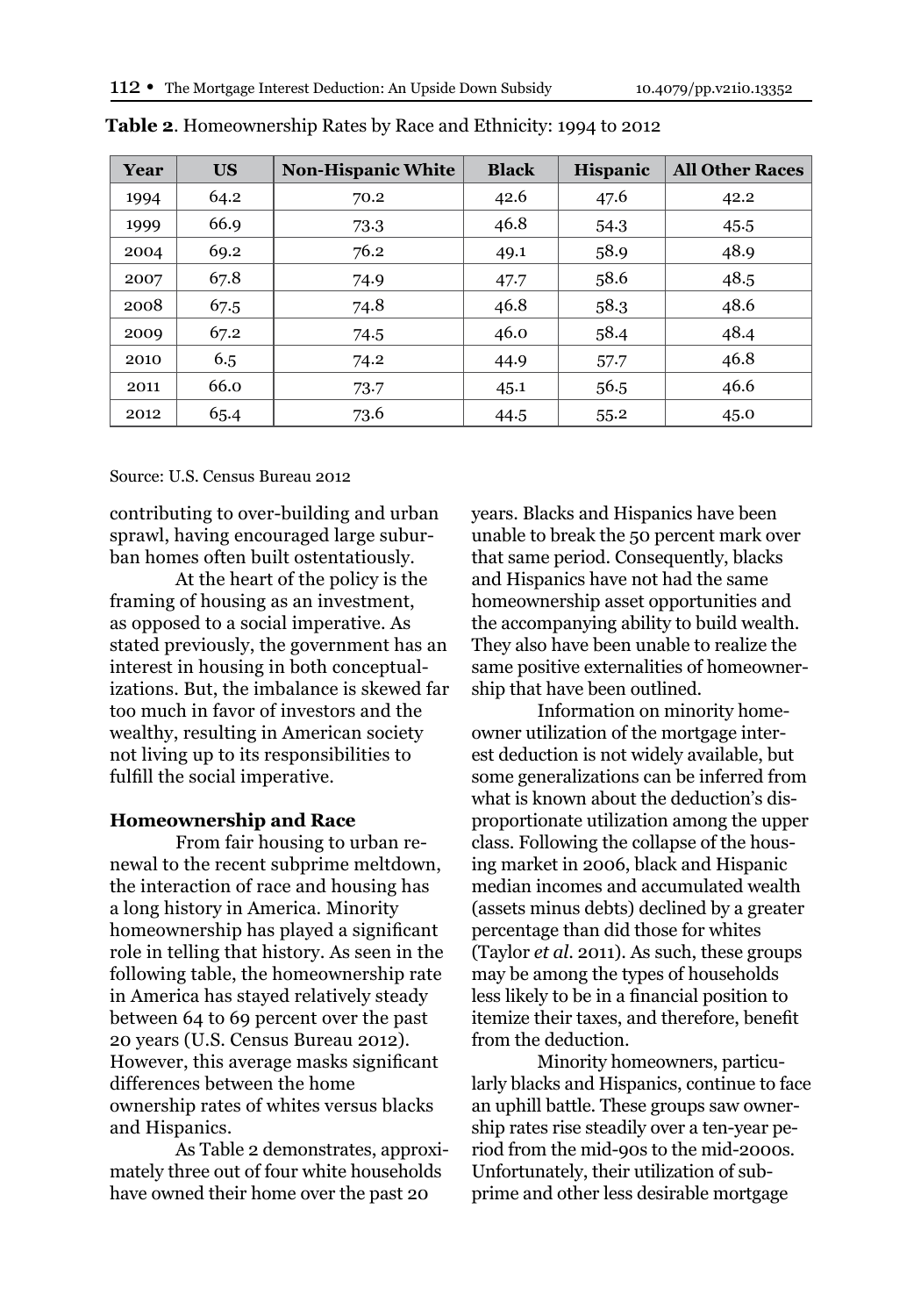products disproportionately accompanied that rise (Federal Reserve 2013).

The financial downfall in the housing market resulting from the market collapse in the latter half of the decade had relatively small effects on homeownership rates, but home assets were struck hard, particularly among minority owners. Driven by a precipitous loss in home values, median Hispanic household wealth fell by 66 percent between 2005 and 2009 and black wealth by 53 percent, compared to just 16 percent for white households (Taylor *et al*. 2011).

The role the mortgage interest deduction played in the distribution of the housing collapse is unclear. What is clear is that the mortgage interest deduction has contributed to suburbanization, over-sized homes, urban sprawl, and the flight of the middle-class from the urban core. And as middle-class families discovered over the last decade, suburbs are far from immune to concentrated poverty, or extreme poverty neighborhoods where 40 percent of its residents live below the poverty line. Concentrated poverty grew twice as fast in suburbs as cities from 2005 to 2009. The number of residents in extreme poverty tracts increased by 41 percent in suburbs, compared to 17 percent in cities (Kneebone and Berube 2011).

The wealth gap between white and black households now stands at nearly 20:1 (Taylor *et al*. 2011). Financial regulation failed black and Hispanic homeowners. They paid a steep price, having been disproportionately provided undesirable and risky loan products (Federal Reserve 2013).

The long-term consequences could be significant for middle-class minority neighborhoods already struggling. Pronounced costs exist for primarily black neighborhood enclaves (Cashin 2004). Even before the collapse, middle-class minority neighborhoods were associated with lower home values, fewer neighborhood amenities, low

quality public services, relatively high property taxes, more crime, and poor schools (2004). For some, these costs are worth it, as residents realize cultural and personal value from racially concentrated neighborhoods.

These same homeowners bore the brunt of the housing collapse, threatening to erase marginal gains in minority homeownership and assets made since the mid-90s. Recovering the lost gains will be difficult. However, a good start may be a federal homeownership subsidy truly targeted at low- and moderateincome homebuyers.

#### **Option to Encourage Homeownership**

Whether or not the federal government should subsidize homeownership is a fair question; conservatives and liberals alike have argued for Congress to end the practice. Politically, the practice is popular. The National Association of Realtors, the National Association of Home Builders, and the Mortgage Bankers Association are among the politically powerful voices that will commit millions of dollars and countless hours to preserve the deduction for their industry. However, the fragility of the housing market, real or perceived, makes lawmakers timid to dramatically alter present policy at this time.

Modest and just reforms to the mortgage interest deduction are the most likely policy changes that can be realistically hoped for in the short-term. At the heart of reforms to federal housing subsidies should be a tax incentive aimed at encouraging homeownership among low- and moderate-income homeowners. Such an incentive should also provide better overall balance to federal housing subsidy to fulfill our social imperative, freeing more resources for low-income, minority, impoverished, elderly, and disabled renters.

This type of policy was proposed in the U.S. House of Representatives in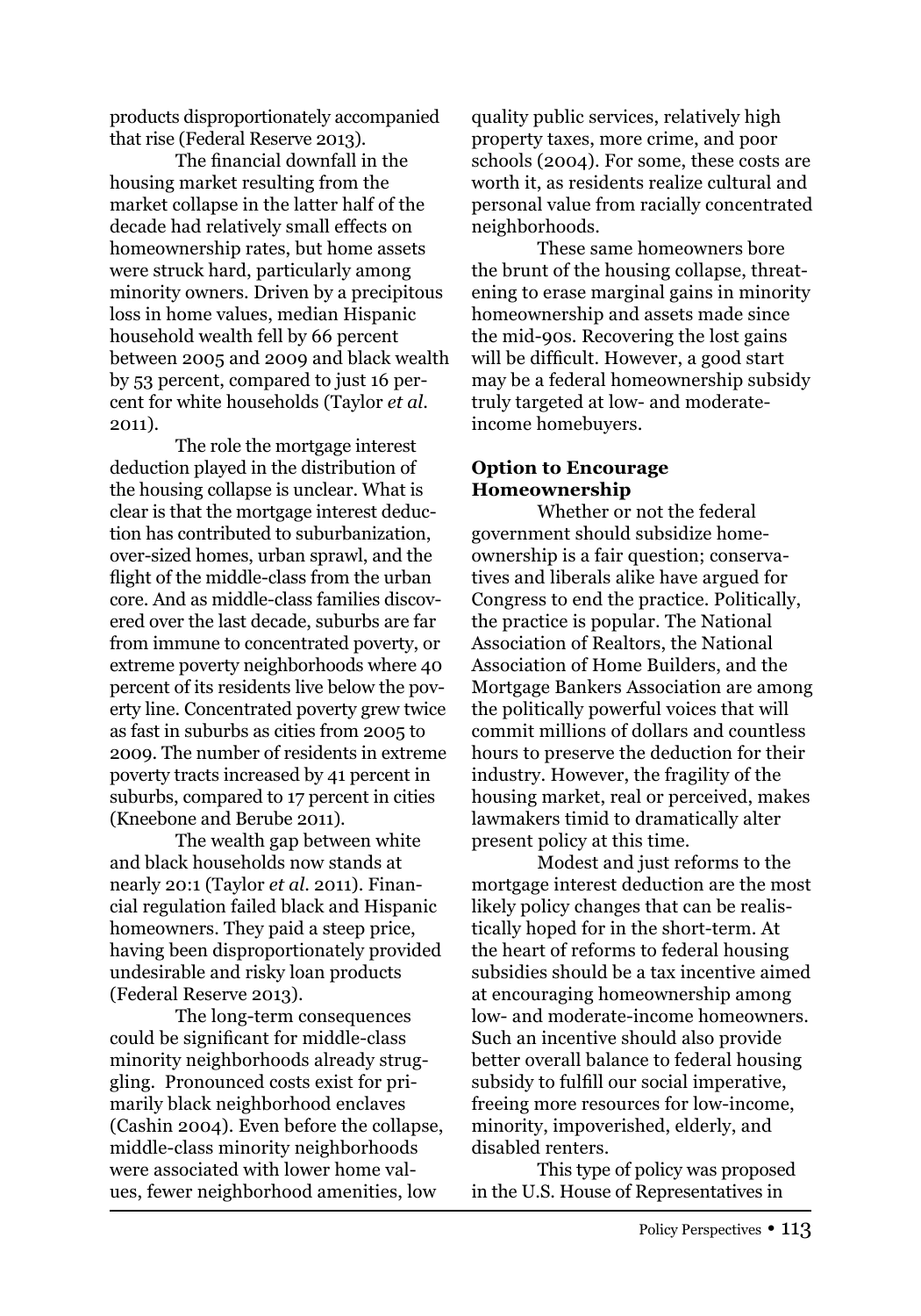early 2013, when Representative Keith Ellison (D-MN), introduced *The Common Sense Housing Investment Act*. It is a concept partially developed by the National Low Income Housing Coalition and is currently being pushed by the United for Homes Campaign, a national coalition of homeless, housing, and community development advocates and practitioners (Crum 2013).

The Act has two primary parts. The first would modify the mortgage interest deduction by turning it into a 15 percent non-refundable tax credit. It would lower the credit eligible cap to the first \$500,000 of a mortgage (down from \$1 million), and could be applied to second homes and to lines of equity credit up to \$100,000. This is estimated to save the federal government approximately \$196 billion over ten years (Eng *et al*. 2013).

The Act's second half would use savings from the proposed changes to the mortgage deduction to fund a handful of rental assistance and housing production programs for low- and extremely lowincome renters, bringing the renter and owner subsidies more in balance. Specifically, it directs approximately \$196 billion over ten years to the National Housing Trust Fund (\$109 billion), Low Income Housing Tax Credit (\$14 billion), Section 8 rental assistance (\$54 billion), and Public Housing Capital Fund (\$18 billion).

The Act produces a homeownership subsidy more targeted to low- and moderate-income buyers. It then results in better balance between conceptualizations of home as investments and as social imperatives. The proposed mortgage tax credit would expand the number of homeowners eligible to benefit; taxpayers are eligible for tax credits regardless of whether they itemize their federal tax return.

 In total, the number of households receiving tax-based homeownership assistance would grow from approximately 39 million to 55 million, adding 16 million households. Of the household

growth, 99 percent would have annual incomes under \$100,000 (National Low Income Housing Coalition 2013).

#### **Political Discussion and Timing**

The Act is creatively designed to bring a variety of housing and community development advocates to the table (Crum 2013). Those looking to help lowincome homeowners will like the mortgage tax credit. Nonprofit developers will take advantage of funds for the National Housing Trust Fund and the Low Income Housing Tax Credit. Poverty and homeless advocates want the National Housing Trust Fund, rental assistance, and capital improvements to public housing.

But, housing advocates advocating for housing is predictable and does not necessarily garner the attention needed for broad-based realignment of housing subsidies. Coalition building among other progressive interest groups (e.g., labor or environmental groups) and expanding the political tent will likely be necessary (2013). Opposition is being led by some political heavyweights: the National Realtors Association and the National Association of Home Builders. But bring in labor, environmental, transportation, or other groups, and housing and community advocates have the type of broad coalition required for transformational change (Dreier 2011).

Tax reform is on the table in Congress. Broad reform is seen as an avenue of compromise for Democrats and Republicans to overcome the budget battles of recent years (Montgomery 2013). Given the mortgage interest deduction's substantial price tag and bipartisan support for the deduction's modification (Bipartisan Policy Center 2013), it is hard to imagine a scenario in which broad tax reform leaves this particular deduction untouched.

#### **Conclusion**

Federal housing subsidies are unbalanced in favor of homeowners and the wealthy. The mortgage interest deduction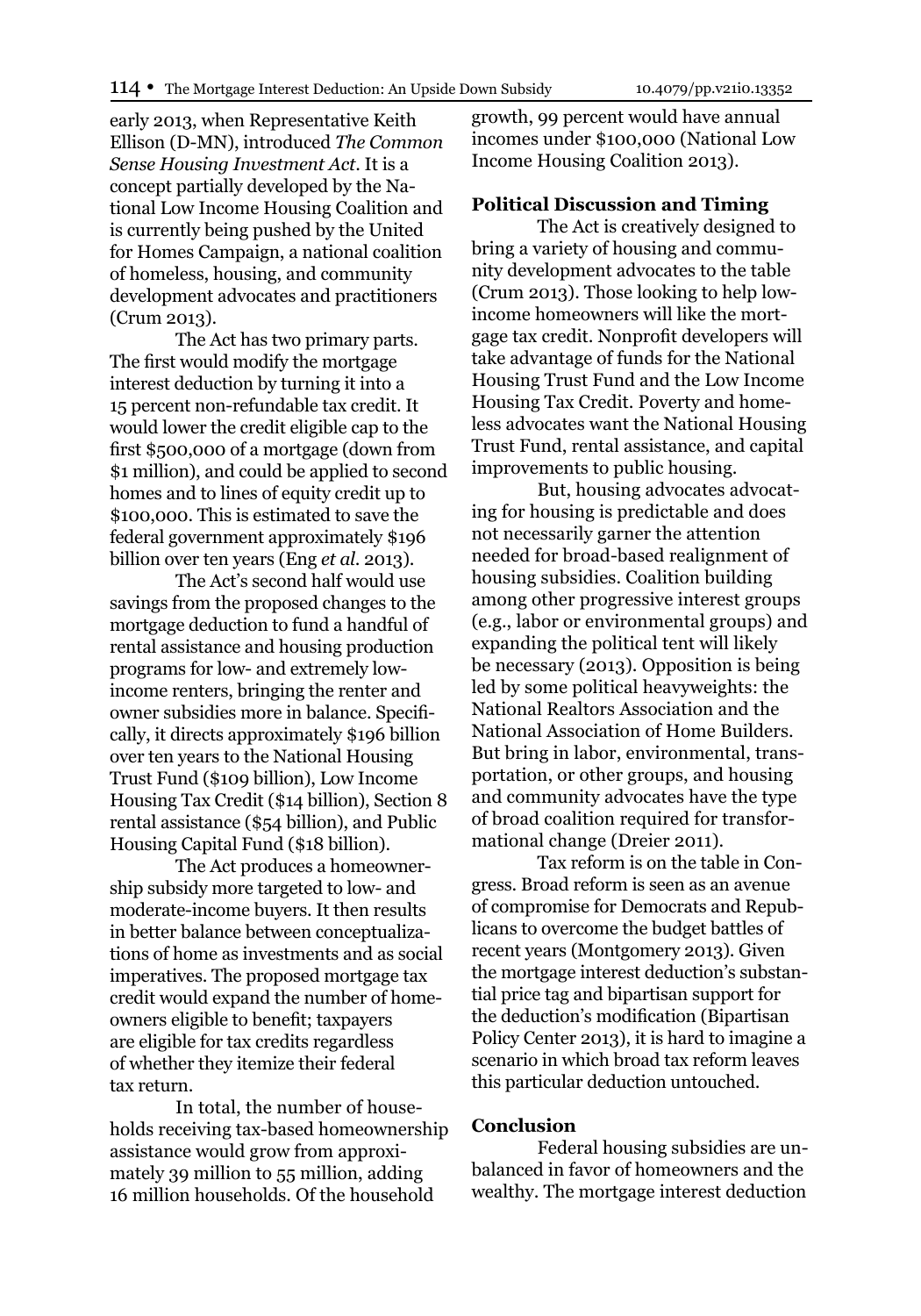is a major culprit. It is expensive and does not encourage homeownership. Rather, it encourages purchases of larger homes among those who would have purchased regardless of the deduction. Historically, the mortgage interest deduction has played at least an indirect role in white families leaving cities for the suburbs, urban sprawl, and poverty concentration.

The economic impacts and consequences of the mortgage interest deduction show the inadequacies of the policy as a tool to encourage homeownership. In fact, the policy was never designed as a tool to do so. It is simply a vestige from another time. The deduction inflates mortgage prices, does not significantly increase the homeownership rate, fails to reduce wealth inequality through asset purchase, and provides a very minimal average increase in utility for homebuyers given the deduction's substantial cost to the federal government.

These findings are consistent with prior research. Glaeser and Shapiro (2002) concluded, "The home mortgage interest deduction is a particularly poor instrument for encouraging homeownership since it is targeted at the wealthy." Cho and Francis (2011) similarly found, "The mortgage interest deduction does little, if anything, to encourage homeownership." Further, the most noteworthy impact the mortgage interest deduction has is to encourage those who would purchase anyway to buy bigger, more expensive homes.

It should be noted, however, that

increases in mortgage prices do benefit lenders (Hanson 2011). And, to the extent that increased mortgage prices lead to higher home values, the deduction does benefit current homeowners. The deduction also decreases the marginal cost of a home purchase, allowing families to buy larger homes with the same resources.

 However, even under the best circumstances, the quantifiable benefits of the mortgage interest deduction may not be worth the cost to the federal government. Yet, the housing market is perceived to be fragile and sensitive and dramatic reform or complete elimination of the deduction is not likely. Nonetheless, a modest and reasonable reform is both appropriate and politically possible. An ideal reform to the mortgage interest deduction, using the tax code, would create a tax credit incentive for low- and moderate-income households to purchase, as well as a reduction in the eligible mortgage cap. Reform would re-balance housing subsidies for renters and owners, as well as middle-, lower-income, and impoverished Americans.

The federal government's overall housing spending is currently shaped as a tool to enhance homes as investments. But, homes are not just moneymakers: they provide safety, shelter, and a place to live. Reforming the mortgage interest deduction now to both encourage homeownership *and* provide a platform for life is politically possible, fair, just, and economically sound.

### **References**

- Bipartisan Policy Center. 2013. "Housing America's Future, New Directions for National Policy." Accessed January 2014. http://bipartisanpolicy.org/sites/default/files/ BPC\_Housing%20Report\_web\_0.pdf.
- Carasso, Adam, C. Eugene Steuerle, and Elizabeth Bell. 2005. "How to Better Encourage Homeownership." Washington, DC: Urban–Brookings Tax Policy Center.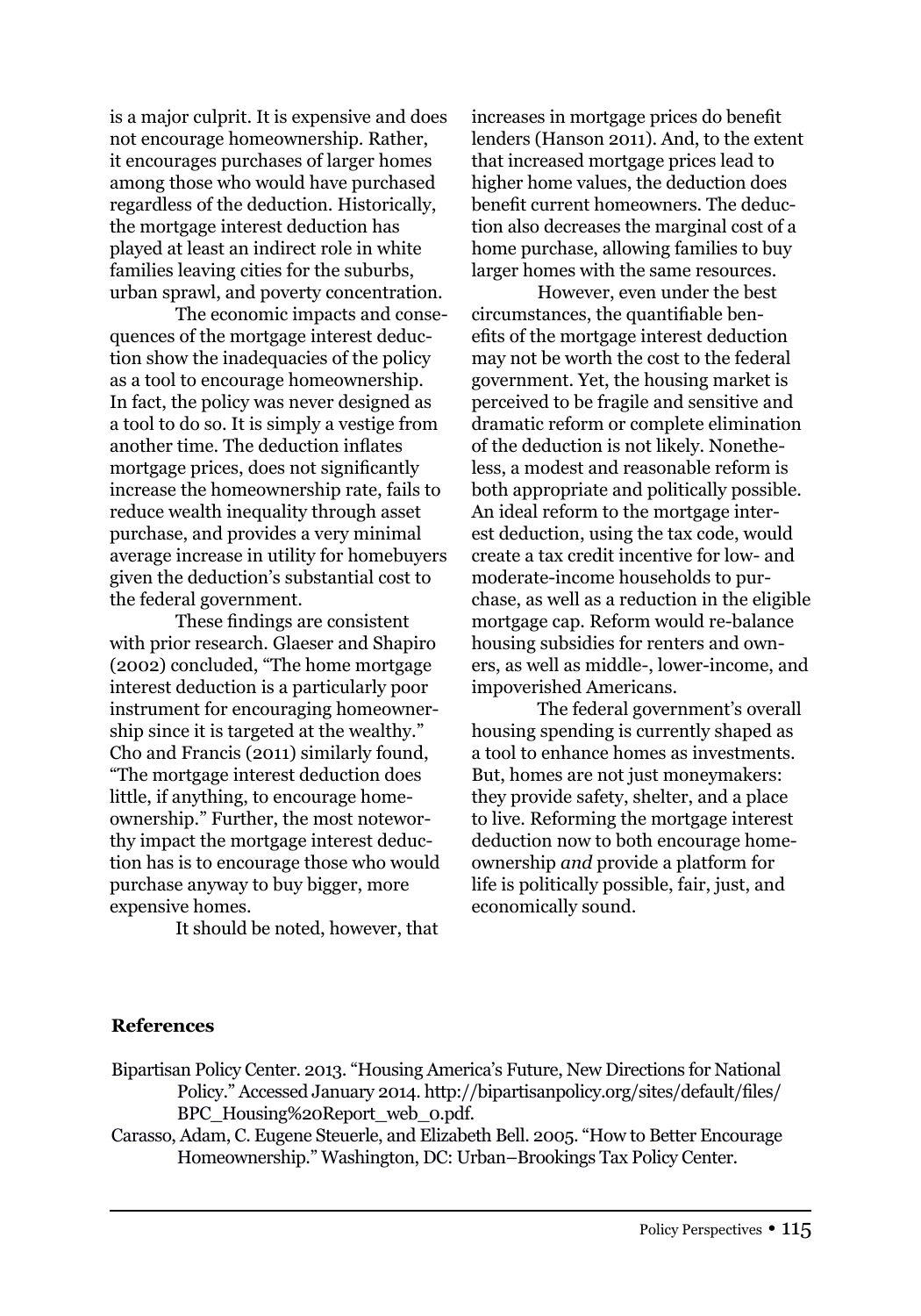- Cashin, Sheryll. 2004. *The Dilemma of the Black Middle Class; The Failures of Integration: How Race and Class are Undermining the American Dream*. New York: Public Affairs.
- Cho, Sang-Wook, and Johanna L. Francis. 2011. "Tax Treatment of Owner Occupied Housing and Wealth Inequality." *Journal of Macroeconomics* Vol. 33, Issue 1: 42-60.
- National Low Income Housing Coalition. 2013. United for Homes Campaign Summary. Accessed January 2014. http://nlihc.org/unitedforhomes/proposal
- Crum, Betsy. 2013. Connecticut Housing Coalition. Personal interview conducted on April 19, 2013.
- Dolgon, Corey. 2005. *Houses in the Fields: New York City Moves East, and The End of the Hamptons*. New York: New York University Press.
- Dreier, Peter. 2011. "Mobilizing a Movement." *The Nation*. Accessed January 2014. http://employees.oxy.edu/dreier/pubs/Mobilizing%20a%20Movement.pdf
- Eng, Amanda, Harvey Galper, Georgia Ivsin, and Eric Toder. 2013. "Options to Reform the Deduction for Home Mortgage Interest." The Urban Institute and Urban-Brookings Tax Policy Center. Accessed January 2014. http://www.urban.org/ UploadedPDF/412768-Options-to-Reform-the-MID.pdf
- Federal Reserve. 2013. "Mortgage Market Conditions and Borrower Outcomes: Evidence from the 2012 HMDA Data and Matched HMDA–Credit Record Data." *Federal Reserve Bulletin*, Vol. 99, No. 4. Accessed January 1, 2014. http://www.federalreserve.gov/pubs/bulletin/2013/pdf/2012\_HMDA.pdf
- Glaeser, Edward L., and Jesse M. Shapiro. 2002. "The Benefits of the Home Mortgage Interest Deduction." National Bureau of Economic Research.
- Hanson, Andrew. 2012. "The Incidence of the Mortgage Interest Deduction: Evidence from the Market for Home Purchase Loans." *Public Finance Review* 40, no. 3: 339-359.
- Home Matters Campaign. 2013. "A Project of the National Neighborworks Association." Accessed January 2014. http://www.homemattersamerica.com
- Joint Committee on Taxation. 2013. "Estimates of Federal Tax Expenditures for Fiscal Years 2012-2017." Staff of the Joint Committee on Taxation. Washington, DC: Government Printing Office.
- Kneebone and Berube. 2001. "The Re-Emergence of Concentrated Poverty: Metropolitan Trends in the 2000s." The Brookings Institute. Accessed January 2014. http:// www.brookings.edu/research/papers/2011/11/03-poverty-kneebone-nadeauberube
- Leinberger, Christopher. 2008. "The Next Slum?" *The Atlantic Monthly*. http://www. theatlantic.com/magazine/archive/2008/03/the-next-slum/306653/
- Maslow, Abraham. H. 1943. "A Theory of Human Motivation." *Psychological Review*  50(4): 370-96.
- Massey, Douglas. 2007. *Categorically Unequal: The American Stratification System*. New York: Russell Sage Foundation.
- Montgomery, Lori. 2013. "GOP Moves Away From Entitlements and Toward Tax Reform in Budget Deal." *The Washington Post*, April 27, 2013.
- National Association of Realtors. 2013. "Public Advocacy Ad & Resources For You." Accessed October 24, 2013. http://www.youtube.com/watch?v=CV82rE0coU4
- National NeighborWorks Association. 2013. Accessed October, 2013. http://www.homemattersamerica.com/
- Pew Charitable Trusts. 2013. "Subsidyscope." Accessed January 2014. http://www.pewstates.org/uploadedFiles/PCS\_Assets/2013/JCT\_2013.csv